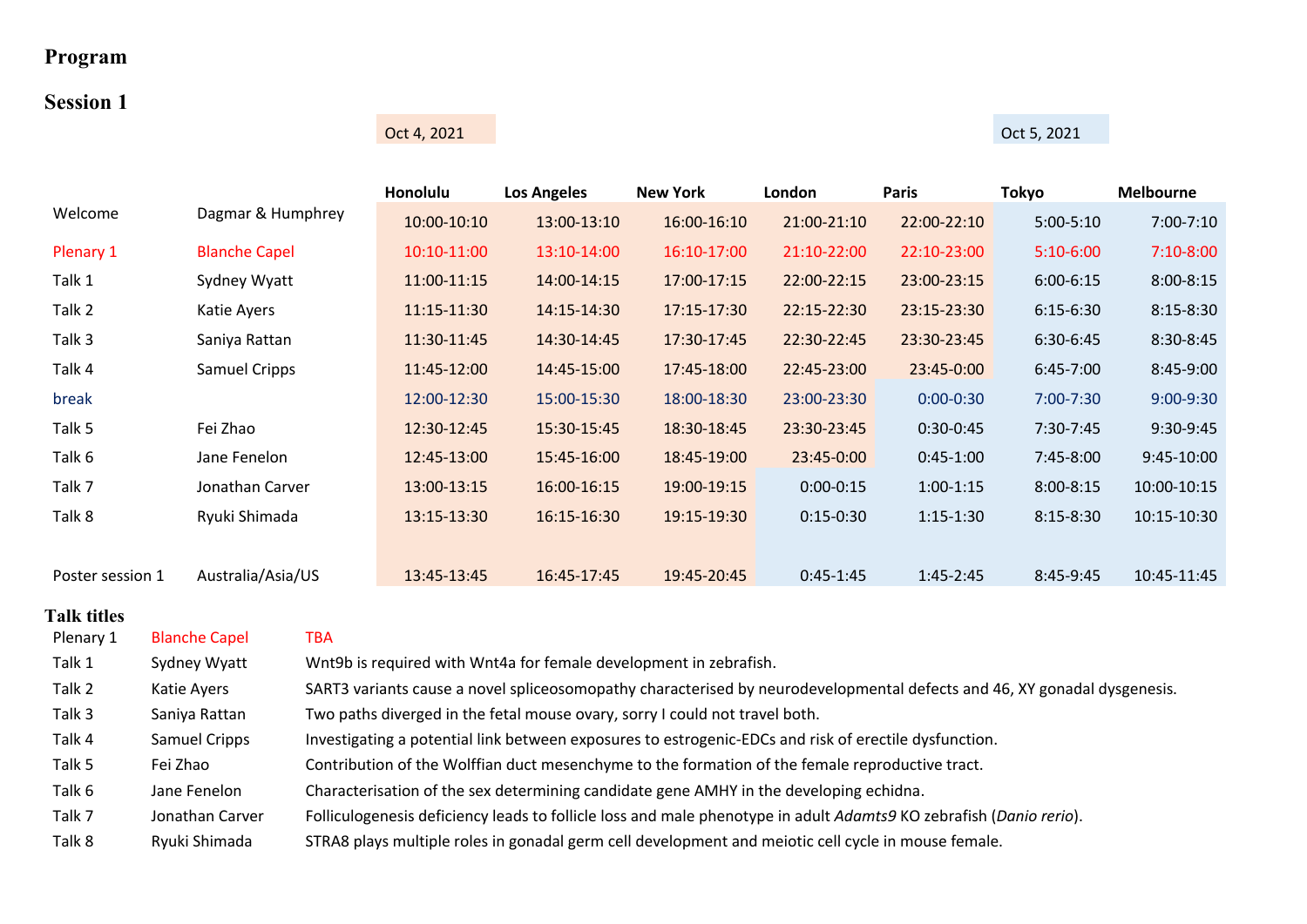# **Session 2**

# Oct 5, 2021 **Oct 6, 2021**

|                  |                   | Honolulu      | <b>Los Angeles</b> | <b>New York</b> | London      | <b>Paris</b> | <b>Tokyo</b> | <b>Melbourne</b> |
|------------------|-------------------|---------------|--------------------|-----------------|-------------|--------------|--------------|------------------|
| Talk 9           | Emilie Dujardin   | $2:00-2:15$   | $5:00-5:15$        | $8:00 - 8:15$   | 13:00-13:15 | 14:00-14:15  | 21:00-21:15  | 23:00-23:15      |
| Talk 10          | Denis Houzelstein | $2:15 - 2:30$ | $5:15-5:30$        | $8:15 - 8:30$   | 13:15-13:30 | 14:15-14:30  | 21:15-21:30  | 23:15-23:30      |
| Talk 11          | Astrid Böhne      | 2:30-2:45     | $5:30-5:45$        | 8:30-8:45       | 13:30-13:45 | 14:30-14:45  | 21:30-21:45  | 23:30-23:45      |
| break            |                   | $2:45-3:00$   | $5:45-6:00$        | 8:45-9:00       | 13:45-14:00 | 14:45-15:00  | 21:45-22:00  | 23:45-0:00       |
| Talk 12          | Nitzan Gonen      | $3:00 - 3:15$ | $6:00 - 6:15$      | $9:00-9:15$     | 14:00-14:15 | 15:00-15:15  | 22:00-22:15  | $0:00-0:15$      |
| Talk 13          | Mateus Adolfi     | $3:15-3:30$   | $6:15-6:30$        | $9:15-9:30$     | 14:15-14:30 | 15:15-15:30  | 22:15-22:30  | $0:15-0:30$      |
| Talk 14          | Cyril Djari       | 3:30-3:45     | 6:30-6:45          | 9:30-9:45       | 14:30-14:45 | 15:30-15:45  | 22:30-22:45  | $0:30-0:45$      |
| break            |                   | $3:45 - 4:00$ | $6:45 - 7:00$      | 9:45-10:00      | 14:45-15:00 | 15:45-16:00  | 22:45-23:00  | $0:45-1:00$      |
| Talk 15          | Corey Bunce       | $4:00 - 4:15$ | $7:00 - 7:15$      | 10:00-10:15     | 15:00-15:15 | 16:00-16:15  | 23:00-23:15  | $1:00-1:15$      |
| Talk 16          | Shuyun Li         | $4:15 - 4:30$ | $7:15-7:30$        | 10:15-10:30     | 15:15-15:30 | 16:15-16:30  | 23:15-23:30  | $1:15-1:30$      |
| Talk 17          | Thea Gessler      | $4:30-4:45$   | $7:30-7:45$        | 10:30-10:45     | 15:30-15:45 | 16:30-16:45  | 23:30-23:45  | $1:30-1:45$      |
|                  |                   |               |                    |                 |             |              |              |                  |
| Poster session 2 | US/Europe         | 5:00-6:00     | 8:00-9:00          | 11:00-12:00     | 16:00-17:00 | 17:00-18:00  | $0:00-1:00$  | $2:00-2:00$      |

| Talk 9  | Emilie Dujardin   | DMRT1 is required for sex determination in rabbits.                                                                                                                |
|---------|-------------------|--------------------------------------------------------------------------------------------------------------------------------------------------------------------|
| Talk 10 | Denis Houzelstein | A conserved SF1-responsive enhancer of SRY expression is required for testis-determination.                                                                        |
| Talk 11 | Astrid Böhne      | Sex (chromosome) evolution in rapidly diversifying cichlid fishes.                                                                                                 |
| Talk 12 | Nitzan Gonen      | Differentiating mouse and human pluripotent stem cells towards gonadal progenitors: A system to model DSD patients in vitro.                                       |
| Talk 13 | Mateus Adolfi     | Crosstalk between retinoic acid and sex-related genes in Medaka.                                                                                                   |
| Talk 14 | Cyril Djari       | Expression of Wnt5a defines the major progenitors of fetal and adult Leydig cells.                                                                                 |
| Talk 15 | Corey Bunce       | Biased supporting cell precursor ingression explains center-bias Sertoli fate in the mouse gonad.                                                                  |
| Talk 16 | Shuyun Li         | Perivascular cells support folliculogenesis in the developing ovary.                                                                                               |
| Talk 17 | Thea Gessler      | Developmental trajectories of urogonadal genome-wide gene expression reveal retention of thermosensitivity despite evolution of<br>turtle sex chromosomes 145 mya. |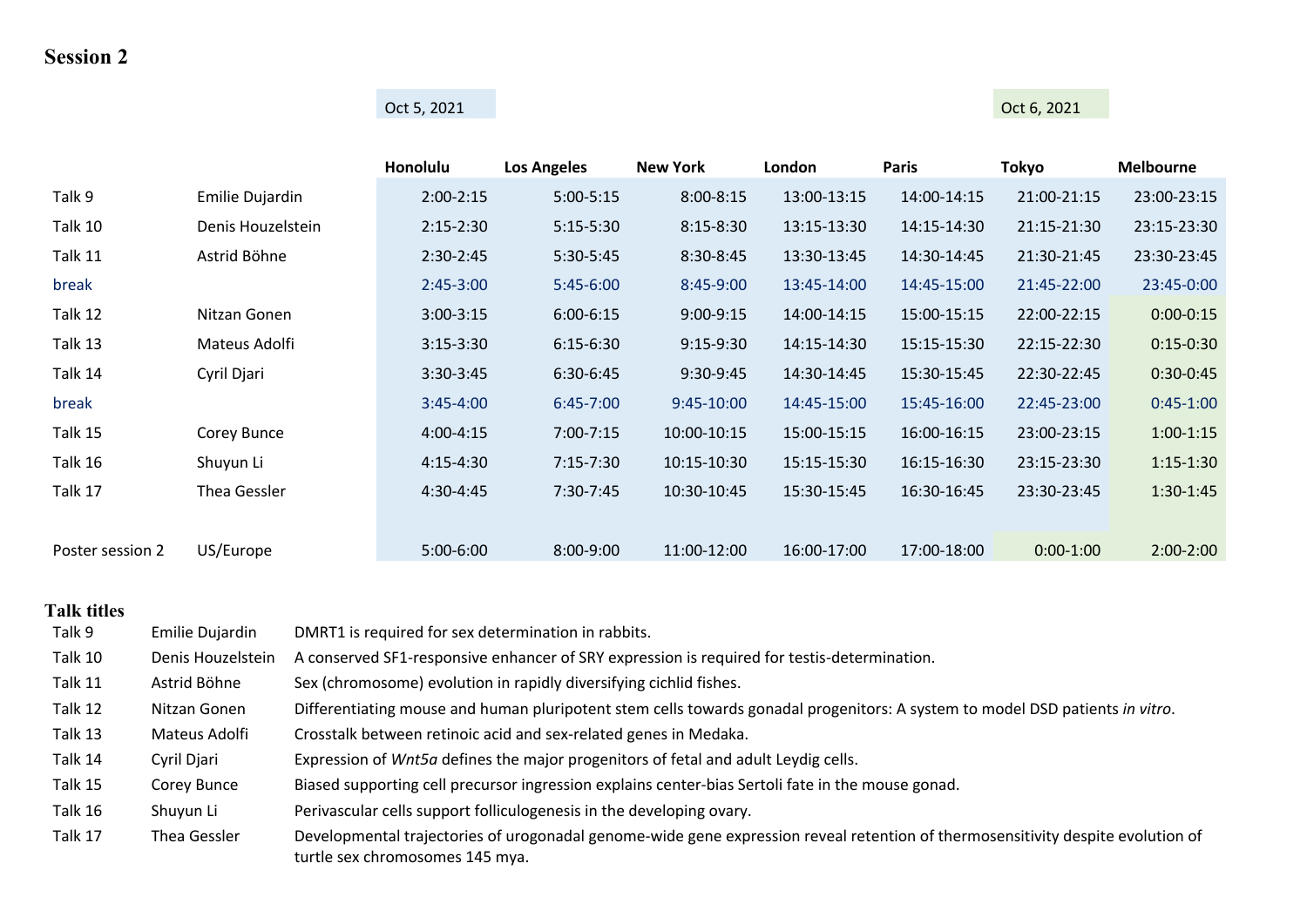### **Session 3**

# Oct 5, 2021 **Oct 6, 021**

|                  |                          | Honolulu    | <b>Los Angeles</b> | <b>New York</b> | London      | <b>Paris</b> | <b>Tokyo</b>  | <b>Melbourne</b> |
|------------------|--------------------------|-------------|--------------------|-----------------|-------------|--------------|---------------|------------------|
| <b>Plenary 2</b> | <b>Richard Behringer</b> | 10:00-10:50 | 13:00-13:50        | 16:00-16:50     | 21:00-21:50 | 22:00-22:50  | $5:00 - 5:50$ | 7:00-7:50        |
| Talk 18          | <b>Victor Ruthig</b>     | 10:50-11:05 | 13:50-14:05        | 16:50-17:05     | 21:50-22:05 | 22:50-23:05  | 5:50-6:05     | 7:50-8:05        |
| Talk 19          | Xiaowei Gu               | 11:05-11:20 | 14:05-14:20        | 17:05-17:20     | 22:05-22:20 | 23:05-23:20  | $6:05 - 6:20$ | $8:05 - 8:20$    |
| Talk 20          | Dan Bird                 | 11:20-11:35 | 14:20-14:35        | 17:20-17:35     | 22:20-22:35 | 23:20-23:35  | $6:20 - 6:35$ | 8:20-8:35        |
| break            |                          | 11:35-11:50 | 14:35-14:50        | 17:35-17:50     | 22:35-22:50 | 23:35-23:50  | 6:35-6:50     | 8:35-8:50        |
| Talk 21          | Svenja Pachernegg        | 11:50-12:05 | 14:50-15:05        | 17:50-18:05     | 22:50-23:05 | 23:50-0:05   | $6:50 - 7:05$ | 8:50-9:05        |
| Talk 22          | <b>Martin Estermann</b>  | 12:05-12:20 | 15:05-15:20        | 18:05-18:20     | 23:05-23:20 | $0:05-0:20$  | $7:05 - 7:20$ | $9:05-9:20$      |
| Talk 23          | Sarah Whiteley           | 12:20-12:35 | 15:20-15:35        | 18:20-18:35     | 23:20-23:35 | $0:20-0:35$  | $7:20 - 7:35$ | 9:20-9:35        |
| Talk 24          | Ryuichi Nakagawa         | 12:35-12:50 | 15:35-15:50        | 18:35-18:50     | 23:35-23:50 | $0:35-0:50$  | $7:35-7:50$   | 9:35-9:50        |
|                  |                          |             |                    |                 |             |              |               |                  |
| Trivia           | Craig Smith              | 13:00       | 16:00              | 19:00           | 0:00        | 1:00         | 8:00          | 10:00            |

| Plenary 2 | <b>Richard Behringer</b> | TBA                                                                                                                                          |
|-----------|--------------------------|----------------------------------------------------------------------------------------------------------------------------------------------|
| Talk 18   | <b>Victor Ruthig</b>     | RBFOX2 partially directs urethral formation after sex determination in male genital tubercle development.                                    |
| Talk 19   | Xiaowei Gu               | Origins and development of testicular macrophages from embryogenesis to adulthood.                                                           |
| Talk 20   | Dan Bird                 | Folliculogenesis and oocyte survival in mammalian ovaries is dependent on ATP6AP2.                                                           |
| Talk 21   | Svenja Pachernegg        | Developing a novel protocol to differentiate human induced pluripotent stem cells into testis organoids.                                     |
| Talk 22   | Martin Estermann         | Divergent gonadal cell origin and lineage specification in amniotes revealed by single-cell transcriptomics.                                 |
| Talk 23   | Sarah Whiteley           | Temperature induced sex reversal in the dragon lizard, Pogona vitticeps, is associated with splicing of novel JARID2 and KDM6B<br>isoforms.  |
| Talk 24   | Ryuichi Nakagawa         | Two ovarian enhancer candidates, identified by time series enhancer RNA analyses, harbored rare SNVs identified in ovarian<br>insufficiency. |